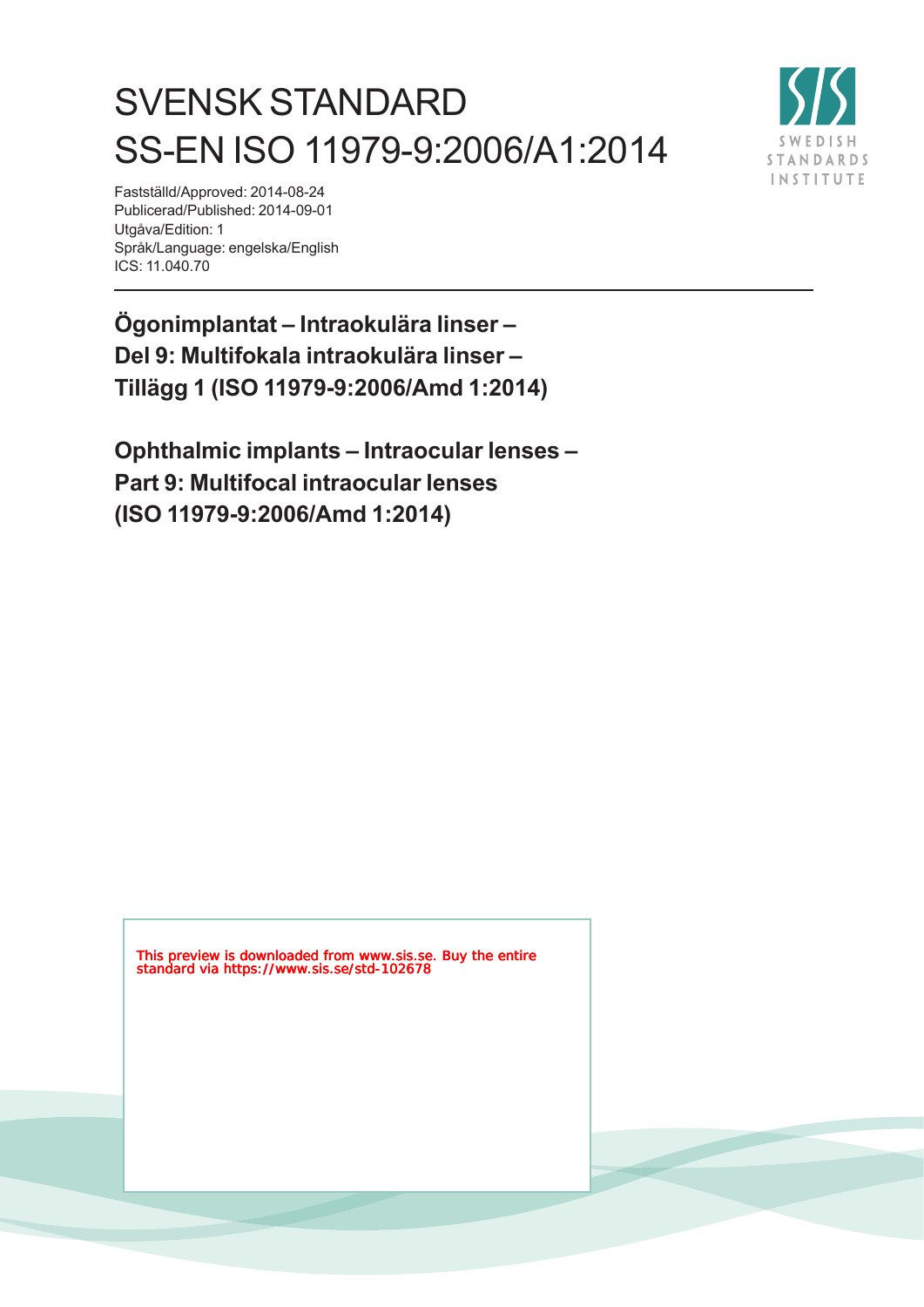Europastandarden EN ISO 11979-9:2006/A1:2014 gäller som svensk standard. Detta dokument innehåller den officiella engelska versionen av EN ISO 11979-9:2006/A1:2014.

The European Standard EN ISO 11979-9:2006/A1:2014 has the status of a Swedish Standard. This document contains the official English version of EN ISO 11979-9:2006/A1:2014.

© Copyright/Upphovsrätten till denna produkt tillhör SIS, Swedish Standards Institute, Stockholm, Sverige. Användningen regleras av slutanvändarlicensen för denna produkt.

© Copyright SIS, Swedish Standards Institute, Stockholm, Sweden. All rights reserved. The use of this product is governed by the end-user licence for this product.

*Upplysningar om sakinnehållet i standarden lämnas av SIS, Swedish Standards Institute, telefon 08-555 520 00. Standarder kan beställas hos SIS Förlag AB som även lämnar allmänna upplysningar om svensk och utländsk standard.*

*Information about the content of the standard is available from the Swedish Standards Institute (SIS), telephone +46 8 555 520 00. Standards may be ordered from SIS Förlag AB, who can also provide general information about Swedish and foreign standards.*

Standarden är framtagen av kommittén för Ögonoptik, SIS/TK 336.

Har du synpunkter på innehållet i den här standarden, vill du delta i ett kommande revideringsarbete eller vara med och ta fram andra standarder inom området? Gå in på www.sis.se - där hittar du mer information.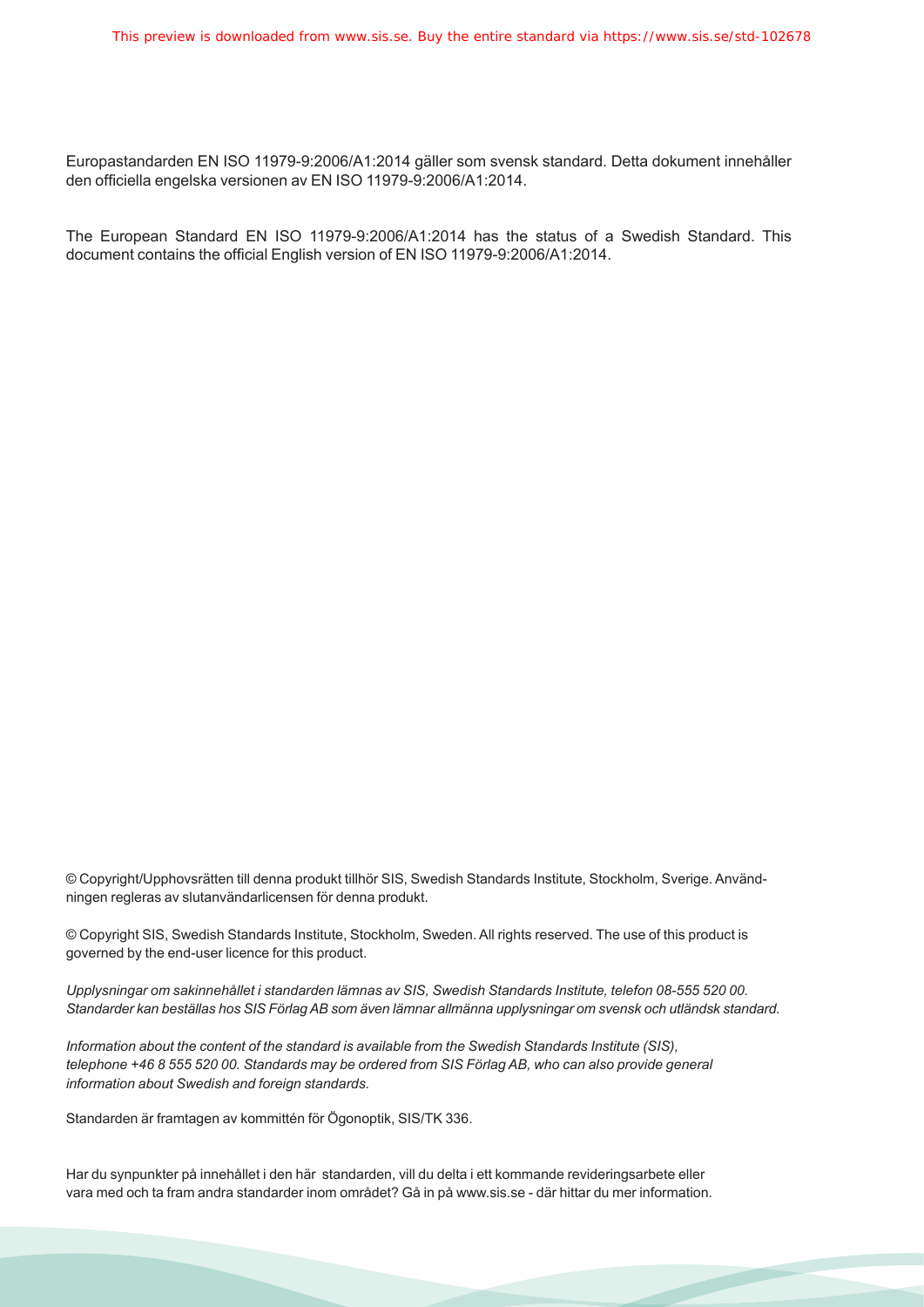## EUROPEAN STANDARD NORME EUROPÉENNE EUROPÄISCHE NORM

### **EN ISO 11979-9:2006/A1**

August 2014

ICS 11.040.70

English Version

### Ophthalmic implants - Intraocular lenses - Part 9: Multifocal intraocular lenses (ISO 11979-9:2006/Amd 1:2014)

Implants ophtalmiques - Lentilles intraoculaires - Partie 9: Lentilles intraoculaires multifocales (ISO 11979-9:2006/Amd 1:2014)

 Ophthalmische Implantate - Intraokularlinsen - Teil 9: Multifokale Intraokularlinsen (ISO 11979-9:2006/Amd 1:2014)

This amendment A1 modifies the European Standard EN ISO 11979-9:2006; it was approved by CEN on 18 July 2014.

CEN members are bound to comply with the CEN/CENELEC Internal Regulations which stipulate the conditions for inclusion of this amendment into the relevant national standard without any alteration. Up-to-date lists and bibliographical references concerning such national standards may be obtained on application to the CEN-CENELEC Management Centre or to any CEN member.

This amendment exists in three official versions (English, French, German). A version in any other language made by translation under the responsibility of a CEN member into its own language and notified to the CEN-CENELEC Management Centre has the same status as the official versions.

CEN members are the national standards bodies of Austria, Belgium, Bulgaria, Croatia, Cyprus, Czech Republic, Denmark, Estonia, Finland, Former Yugoslav Republic of Macedonia, France, Germany, Greece, Hungary, Iceland, Ireland, Italy, Latvia, Lithuania, Luxembourg, Malta, Netherlands, Norway, Poland, Portugal, Romania, Slovakia, Slovenia, Spain, Sweden, Switzerland, Turkey and United Kingdom.



EUROPEAN COMMITTEE FOR STANDARDIZATION COMITÉ EUROPÉEN DE NORMALISATION EUROPÄISCHES KOMITEE FÜR NORMUNG

**CEN-CENELEC Management Centre: Avenue Marnix 17, B-1000 Brussels** 

Ref. No. EN ISO 11979-9:2006/A1:2014 E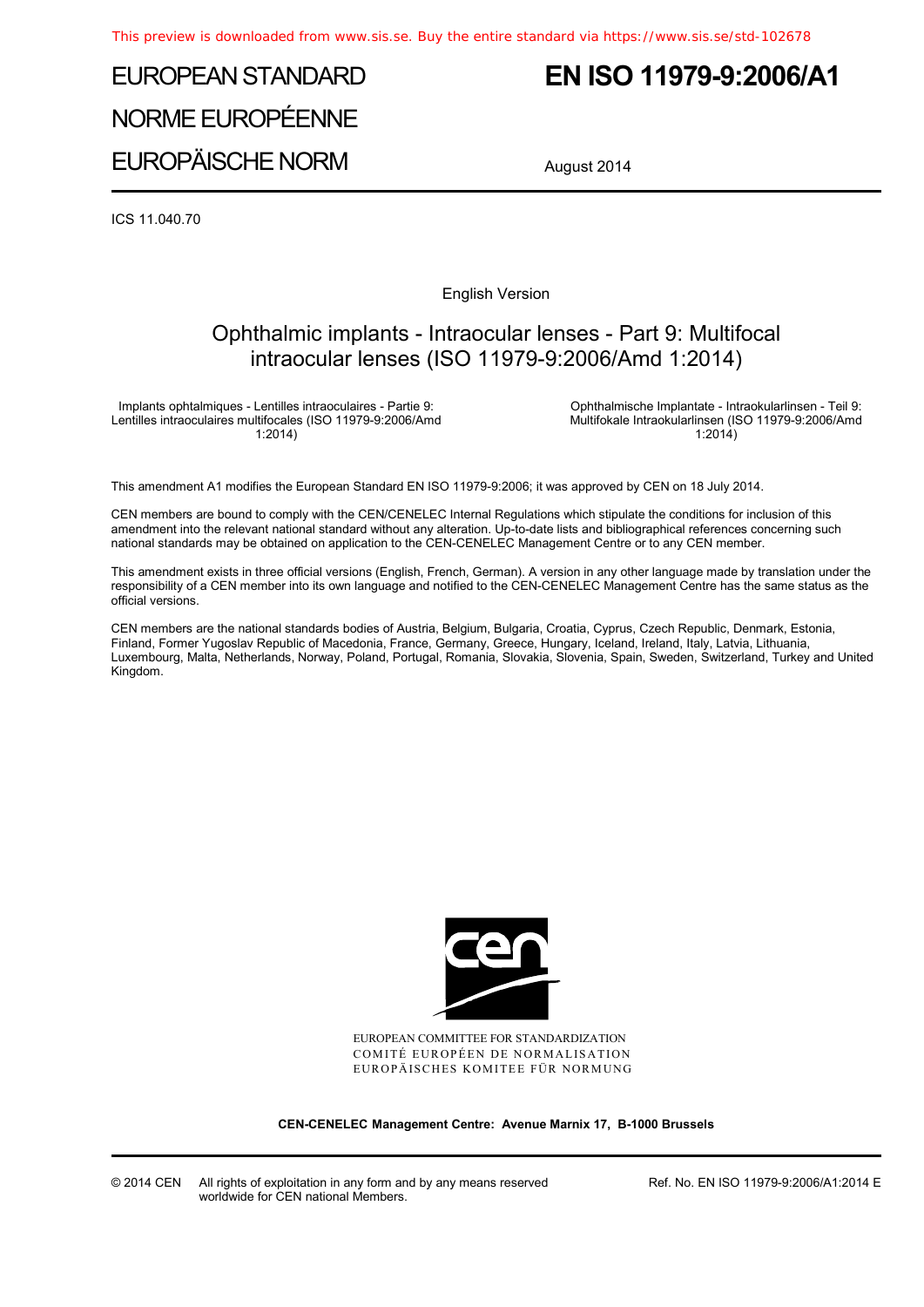#### **Foreword**

This document (EN ISO 11979-9:2006/A1:2014) has been prepared by Technical Committee ISO/TC 172 "Optics and photonics" in collaboration with Technical Committee CEN/TC 170 "Ophthalmic optics" the secretariat of which is held by DIN.

This Amendment to the European Standard EN ISO 11979-9:2006 shall be given the status of a national standard, either by publication of an identical text or by endorsement, at the latest by February 2015, and conflicting national standards shall be withdrawn at the latest by February 2015.

Attention is drawn to the possibility that some of the elements of this document may be the subject of patent rights. CEN [and/or CENELEC] shall not be held responsible for identifying any or all such patent rights.

According to the CEN-CENELEC Internal Regulations, the national standards organizations of the following countries are bound to implement this European Standard: Austria, Belgium, Bulgaria, Croatia, Cyprus, Czech Republic, Denmark, Estonia, Finland, Former Yugoslav Republic of Macedonia, France, Germany, Greece, Hungary, Iceland, Ireland, Italy, Latvia, Lithuania, Luxembourg, Malta, Netherlands, Norway, Poland, Portugal, Romania, Slovakia, Slovenia, Spain, Sweden, Switzerland, Turkey and the United Kingdom.

#### **Endorsement notice**

The text of ISO 11979-9:2006/Amd, 1:2014 has been approved by CEN as EN ISO 11979-9:2006/A1:2014 without any modification.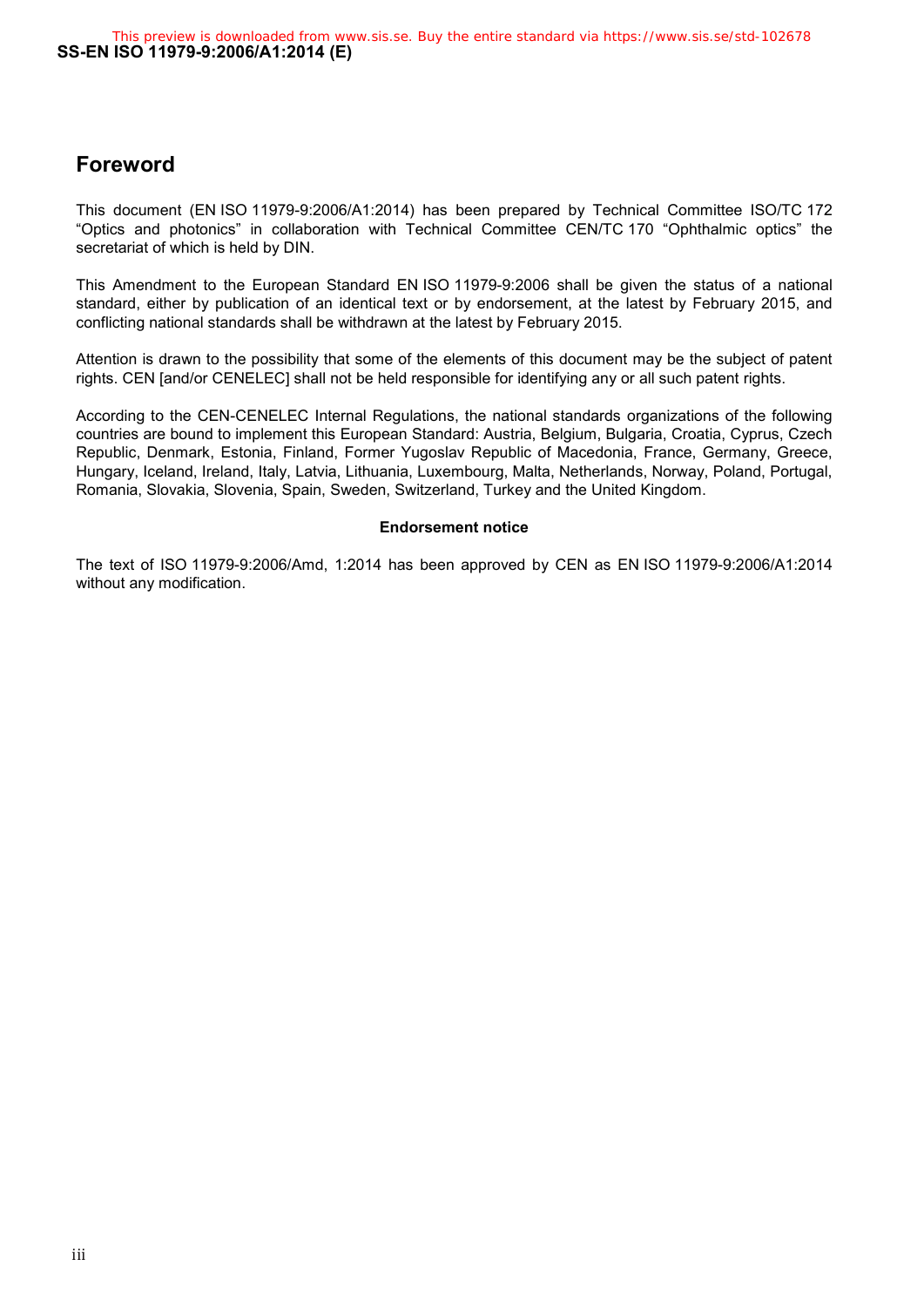### **Ophthalmic implants — Intraocular lenses —**

### Part 9: **Multifocal intraocular lenses**

### AMENDMENT 1

*Page 1, Clause 1* In the first sentence delete "rotationally symmetric". *Page 1, Clause 2* Delete the following references: ISO 14155‑1, *Clinical investigation of medical devices for human subjects — Part 1: General requirements* ISO 14155‑2, *Clinical investigation of medical devices for human subjects — Part 2: Clinical investigation plans* Add the following reference: ISO 14155, *Clinical investigation of medical devices for human subjects — Good clinical practice Page 1, Clause 3* Replace "ISO 14155‑1 and ISO 14155‑2" with "ISO 14155". *Page 2, Clause 4* Delete 4.1 and 4.2, and replace with: "The requirements of ISO 11979‑3 apply." *Page 2, Clause 5* Delete 5.1, 5.2, 5.3 and 5.4, and replace with: "The requirements of ISO 11979‑2 apply." *Page 3, Clause 6* In 6.1 first line, replace "ISO 14155‑1" with "ISO 14155". In 6.1 second line, replace "ISO 14155‑1, ISO 14155‑2" with "ISO 14155". *Page 4, Clause 7* Delete the entire contents of the clause and replace with: "The requirements of ISO 11979‑4 together with ISO 11979‑4:2008/Amd.1:2012 apply." *Page 6, Annex A* Delete the entire contents of this Annex and instead refer to ISO 11979-2.